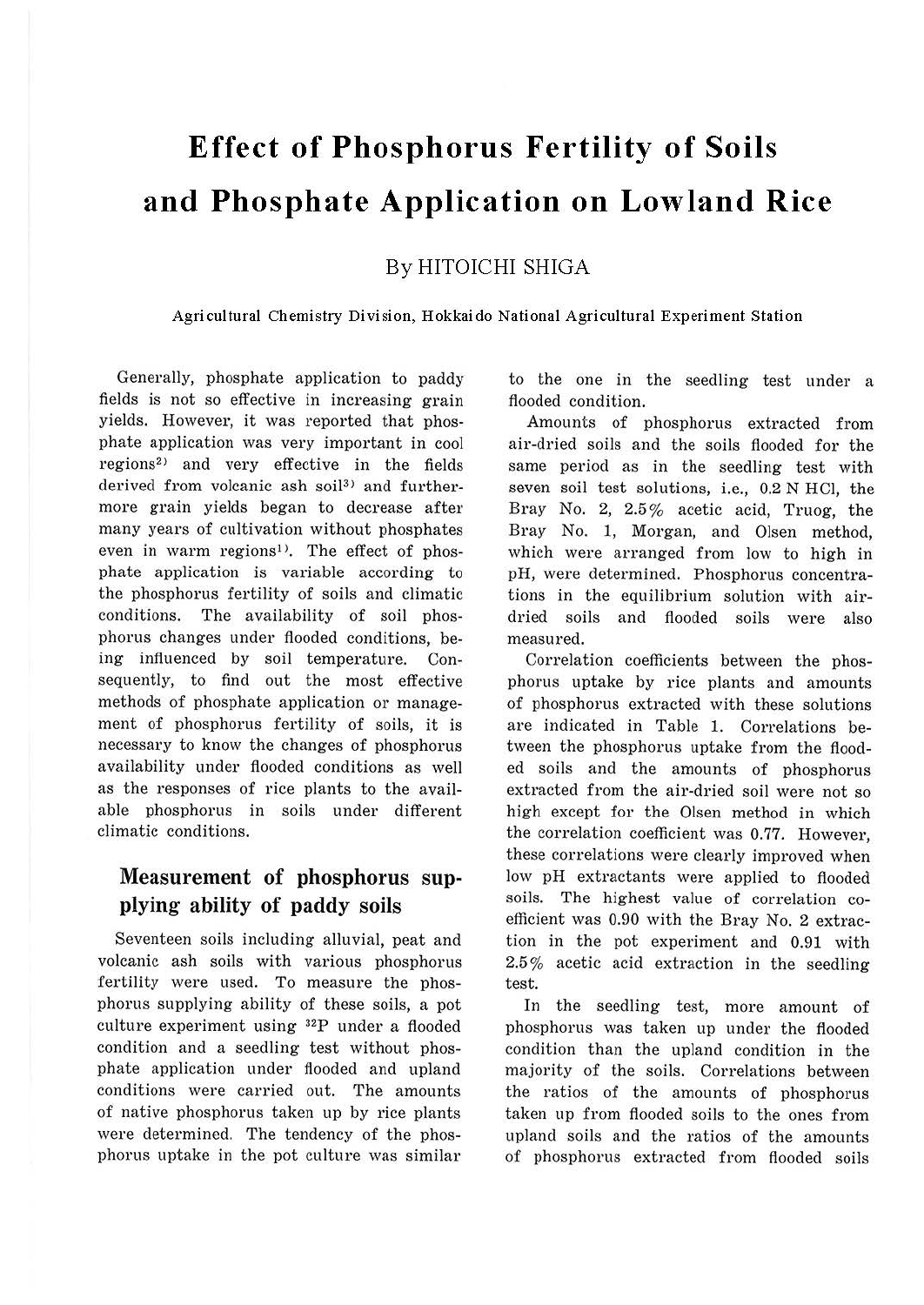| Conditions of rice<br>cultivation<br>Soil conditions at<br>the time of<br>extraction | Pot culture<br>under flooded |           | Seedling test in<br>beaker<br>under flooded |           | Seedling test<br>in beaker<br>under upland |
|--------------------------------------------------------------------------------------|------------------------------|-----------|---------------------------------------------|-----------|--------------------------------------------|
|                                                                                      | Air-dried                    | Floodedt  | Air-dried                                   | Floodedt  | Air-dried                                  |
| $N/5$ HCl                                                                            | 0.33                         | $0.83***$ | 0.25                                        | 0.57      | 0.49                                       |
| Bray No. 2                                                                           | $0.59*$                      | $0.90***$ | 0.35                                        | $0.71**$  | $0.73**$                                   |
| 2.5% acetic acid                                                                     | $0.61*$                      | $0.82***$ | 0.37                                        | $0.91***$ | $0.84***$                                  |
| Truog                                                                                | $0.66*$                      | $0.79**$  | 0.37                                        | $0.75**$  | $0.87***$                                  |
| Bray No. 1                                                                           | 0.56                         | $0.64*$   | 0.30                                        | $0.68*$   | $0.79**$                                   |
| Morgan                                                                               | $0.73**$                     | $0.61*$   | 0.66                                        | $0.73**$  | $0.78**$                                   |
| Olsen                                                                                | $0.77**$                     | 0.58      | 0.52                                        | 0.43      | $0.90***$                                  |
| $Equilibrium$ [P]                                                                    | 0.27                         | 0.41      | 0.33                                        | $0.69*$   | $0.66*$                                    |
| log[P]                                                                               | 0.57                         | $0.60*$   | 0.55                                        | $0.90***$ | $0.74***$                                  |

Table 1. Correlation coefficients between the phosphorus uptake by rice plants and the amounts of phosphorus extracted with soil test solutions

† Flooded at 30°C for 30 days.

to the ones from air-dried soil were high when dilute acidic solutions were applied for the extraction.

These results indicated that dilute acidic solutions such as the Bray No. 2 or 2.5%

acetic acid can probably be used to estimate the phosphorus supplying ability of paddy soils, when the soils are under the similar conditions to the soils on which rice plants are growing.



Legend (1) Plot : Field plots with different amount of P applied in previous years prior to the experiment (39 years for the alluvial soil, 7 years for peat soil and 4 years for volcanic acid soil). 3 E plot : NPK applied No-P plot : No P applied 240 P plot, 300 P plot, ...... : 240 kg/ha, 300 kg/ha......of P 2 O 5 applied,

 $(2)$  + : Figures prefixed with + indicate  $P_2O_3$  kg/ha applied at the year of experiment.

Fig. 1. Amounts of phosphorus extracted with Bray No. 2 solution from various kinds of flooded soils under field conditions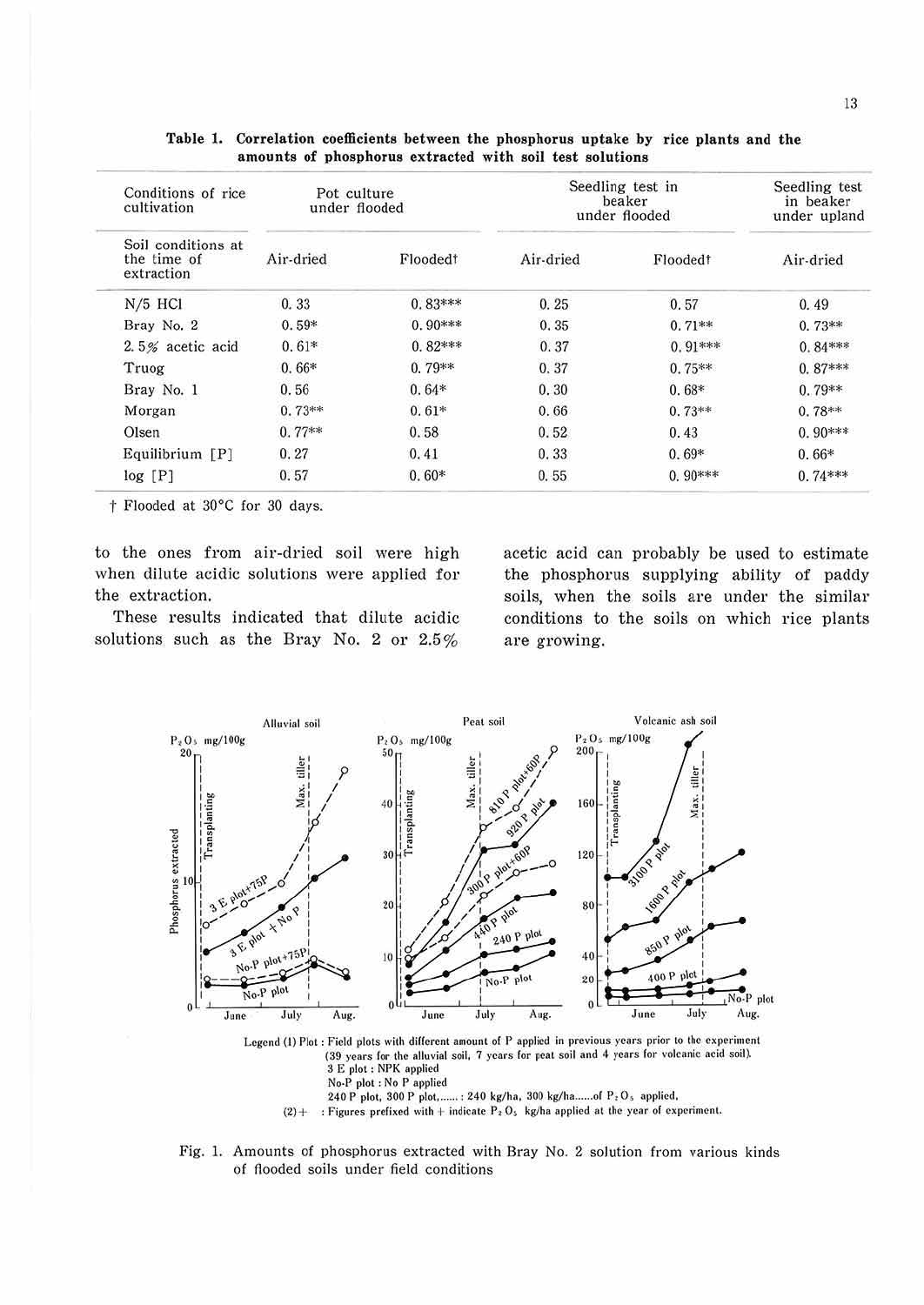# **Changes of the amount of extractable phosphorus in various soils under field conditions in Hokkaido6>**

Amounts of phosphorus extracted with the Bray No. 2 and the 2.5% acetic acid solutions from flooded soils were determined at the successive growth stages of rice plants in three kinds of experimental fields, i.e., alluvial soil, peat soil and volcanic ash soil, composed of several plots with different amounts of phosphate applied in previous 39 years.

Extractable phosphorus content in flooded soils clearly increased during the tillering stage (Fig. 1). Soil pH and ferrous iron content also increased, indicating that reduction of flooded soil had started from an early growth stage even in the cool regions. Amounts of phosphorus extracted with both methods corresponded to the amount of phosphorus applied to each plot in previous years.

# **Phosphorus content and growth of rice plants as related to the amounts of phosphorus extracted from flooded soil**

Number of tillers in the tillering stages and phosphorus contents at various stages of growth corresponded to the amounts of phosphorus extracted with both methods. The phosphorus contents of rice plants during the tillering stage could explain well the differences of growth and indicated relatively stable values in each treatment. Relationships between phosphorus contents of rice plants at around the maximum tillers stage and the amounts of extracted phosphorus at two different stages were indicated in Fig. 2.

Logarithmic curves were obtained between the phosphorus contents and the amounts of extracted phosphorus at each stage. However, large variations were observed in the relationship when the soils at the transplanting stage were used, in which the amounts



Fig. 2. Relations between the amounts of phosphorus extracted with Bray No. 2 solu· tion at different stages of growth and the phoshorus contents of rice plants at around the maximum tillers stage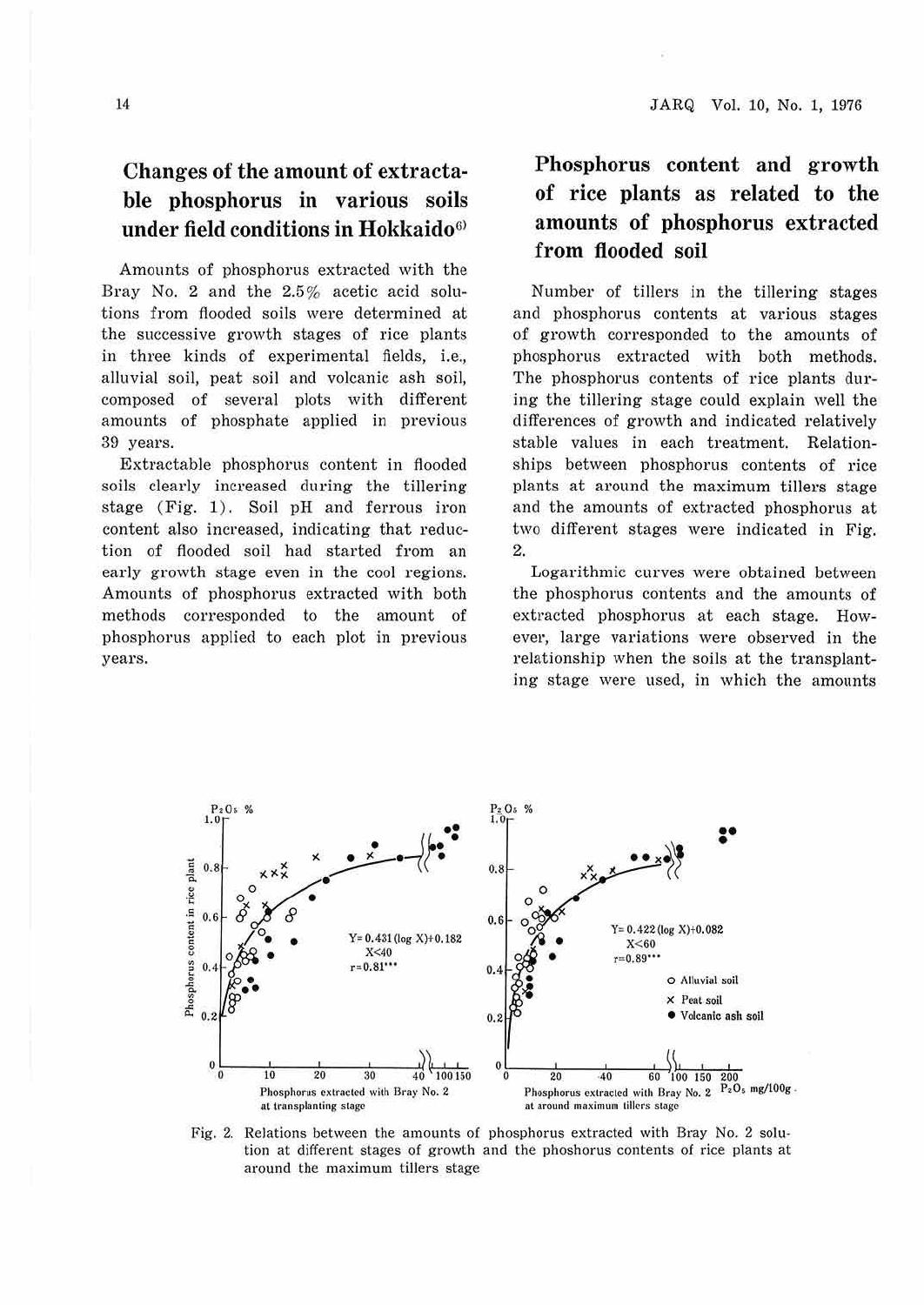of extracted phosphorus were almost the same as ones extracted from the soils under upland conditions. The correlation was clearly improved by extracting phosphorus from the reduced soils at around the maximum tillers stage. The correlation coefficient of the latter was 0.89 in case of the Bray No. 2 extraction within the range of the rectilineal relation. With 2.5% acetic acid (Fig. 3) the correlation coefficient was 0.93. The relatively low correlation in the Bray No. 2 extraction was due to the high value of extracted phosphorus in the volcanic ash soils. The results confirmed the previous conclusion obtained from the seedling test and pot experiment, indicating that the 2.5 % acetic acid extraction might be better than the Bray No. 2 extraction at the tillering stage under field conditions when various kinds of soil were included.



Fig. 3. Relations between the amounts of phosphorus extracted with 2. 5% acetic acid solution and the phosphorus contents of rice plants at around maximum tillers stage

# **Relationships between growth, grain yields and phosphorus contents of rice plants**

Tiller numbers per unit area at the maximum tillers stage increased until the phosphorus content of rice plants reached around  $0.8\%$  P<sub>2</sub>O<sub>5</sub>. Panicle numbers and grain yields, however, reached the upper-most limit



Fig. 4. Relations between the phosphorus contents of rice plants at around maximum tillers stage and grain yields

as the phosphorus contents at the maximum tillers stage reached  $0.6{\sim}0.7\%$  (Fig. 4).

#### **Phosphorus fertility of soils and efficient phosphate application**

Amount of extractable phosphorus required for increasing  $P_2O_5$  content of plants to 0.65%, an intermediate value of  $0.6{\sim}0.7\%$ , at around the maximum tillers stage was computed to be  $22 \text{ mg } \text{P}_2\text{O}_5/100 \text{ g }$  dry soil in the case of the Bray No. 2 solution and 7.6 mg in the 2.5% acetic acid solution by using the regression equations in Fig.  $2, 3$ and 4. The grain yields in the plots, where the amounts of extractable soil phosphorus were around these values, approached the upper-most limits in each experiment (Fig. 5) . As a result, it is estimated that the level of soil phosphorus fertility required for getting an ordinary level of grain yield in a cool region is around 22 mg  $P_2O_5/100$  g dry soil in the Bray No. 2 extraction and around 7.6 mg in the 2.5% acetic acid extraction when the flooded soils at about maximum tillers stage are used.

An example in which various amounts of